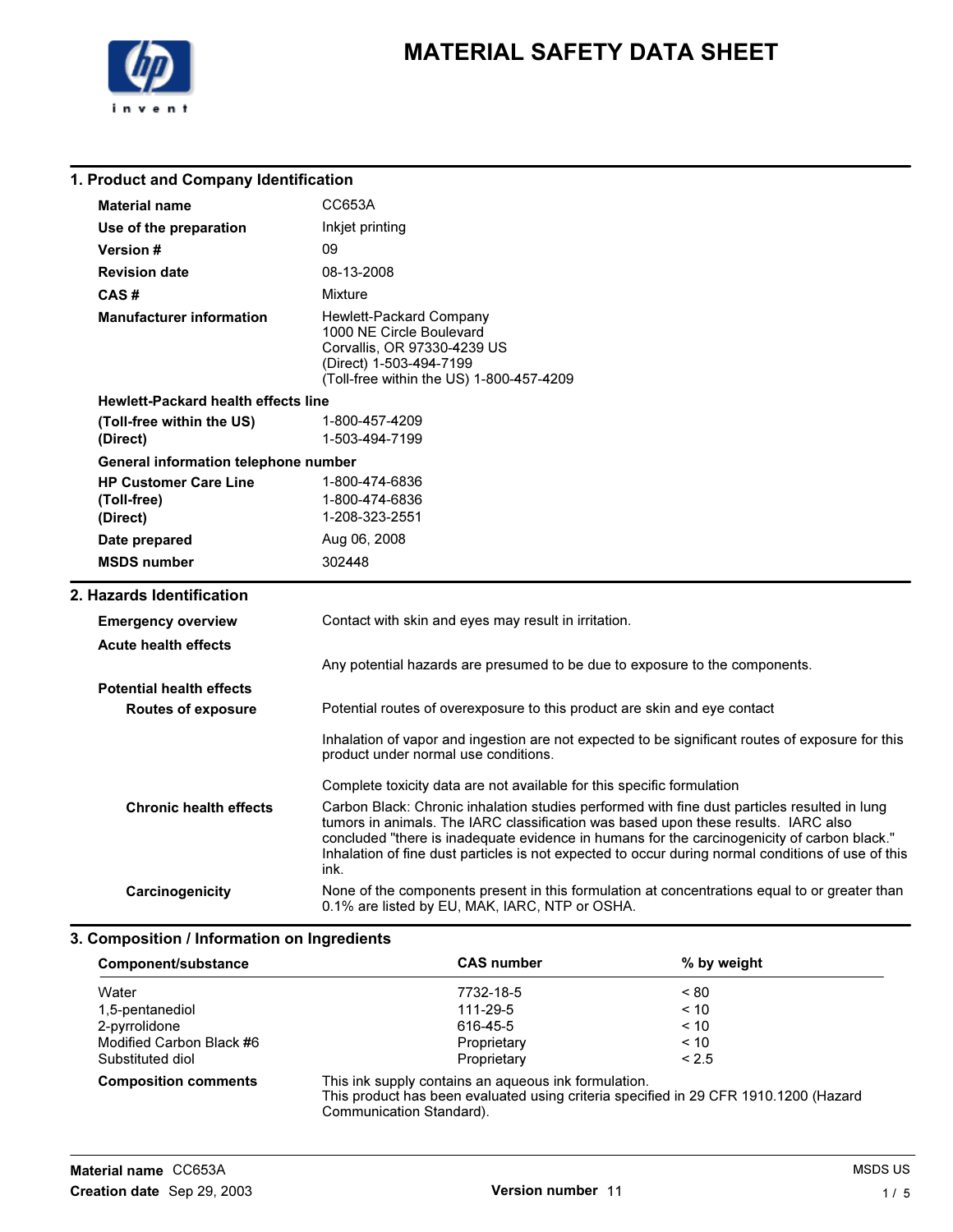#### 4. First Aid Measures

| <b>First aid procedures</b>                                   |                                                                                                                                                                                                                                          |
|---------------------------------------------------------------|------------------------------------------------------------------------------------------------------------------------------------------------------------------------------------------------------------------------------------------|
| Eye contact                                                   | Do not rub eyes. Immediately flush with large amounts of clean, warm water (low pressure) for<br>at least 15 minutes or until particles are removed. If irritation persists get medical attention.                                       |
| <b>Skin contact</b>                                           | Wash affected areas thoroughly with mild soap and water. Get medical attention if irritation<br>develops or persists.                                                                                                                    |
| <b>Inhalation</b>                                             | Remove to fresh air. If symptoms persist, get medical attention.                                                                                                                                                                         |
| Ingestion                                                     | If ingestion of a large amount does occur, seek medical attention.                                                                                                                                                                       |
| 5. Fire Fighting Measures                                     |                                                                                                                                                                                                                                          |
| <b>Flash point and method</b>                                 | > 200 °F (> 93.3 °C); Pensky-Martens Closed Cup                                                                                                                                                                                          |
| <b>Hazardous combustion</b><br>products                       | Refer to section 10.                                                                                                                                                                                                                     |
| <b>Flammable properties</b>                                   | None known.                                                                                                                                                                                                                              |
| <b>Extinguishing media</b><br>Suitable extinguishing<br>media | Dry chemical, CO2, water spray or regular foam.                                                                                                                                                                                          |
| Unsuitable extinguishing<br>media                             | None known.                                                                                                                                                                                                                              |
| <b>Unusual fire and explosion</b><br>hazard                   | None known.                                                                                                                                                                                                                              |
| <b>Special firefighting procedures</b>                        | None established.                                                                                                                                                                                                                        |
| 6. Accidental Release Measures                                |                                                                                                                                                                                                                                          |
| <b>Personal precautions</b>                                   | Wear appropriate personal protective equipment.                                                                                                                                                                                          |
| <b>Environmental precautions</b>                              | Do not let product enter drains. Do not flush into surface water or sanitary sewer system.                                                                                                                                               |
| <b>Methods for containment</b>                                | Dike the spilled material, where this is possible. Absorb with inert absorbent such as dry clay,<br>sand or diatomaceous earth, commercial sorbents, or recover using pumps.                                                             |
| Methods for cleaning up                                       | Soak up with inert absorbent material.                                                                                                                                                                                                   |
| <b>Other information</b>                                      | Soak up with inert absorbent material. Slowly vacuum or sweep the material into a bag or<br>other sealed container. Dispose of in compliance with federal, state, and local regulations.<br>See also section 13 Disposal considerations. |
| 7. Handling and Storage                                       |                                                                                                                                                                                                                                          |
| Handling                                                      | Avoid contact with skin, eyes and clothing.                                                                                                                                                                                              |
| <b>Storage</b>                                                | Keep out of the reach of children. Keep away from excessive heat or cold.                                                                                                                                                                |
| 8. Exposure Controls / Personal Protection                    |                                                                                                                                                                                                                                          |
| <b>Exposure guidelines</b>                                    | Exposure limits have not been established for this product.                                                                                                                                                                              |
| Personal protective equipment                                 |                                                                                                                                                                                                                                          |
| General                                                       | Use personal protective equipment to minimize exposure to skin and eye.                                                                                                                                                                  |
| <b>General hygeine</b><br>considerations                      | Handle in accordance with good industrial hygiene and safety practice.                                                                                                                                                                   |
| 9. Physical & Chemical Properties                             |                                                                                                                                                                                                                                          |
| Color                                                         | <b>Black</b>                                                                                                                                                                                                                             |
| <b>Odor threshold</b>                                         | Not available.                                                                                                                                                                                                                           |
| <b>Physical state</b>                                         | Not available.                                                                                                                                                                                                                           |
| pH                                                            | $7.5 - 8.2$                                                                                                                                                                                                                              |
| <b>Melting point</b>                                          | Not available.                                                                                                                                                                                                                           |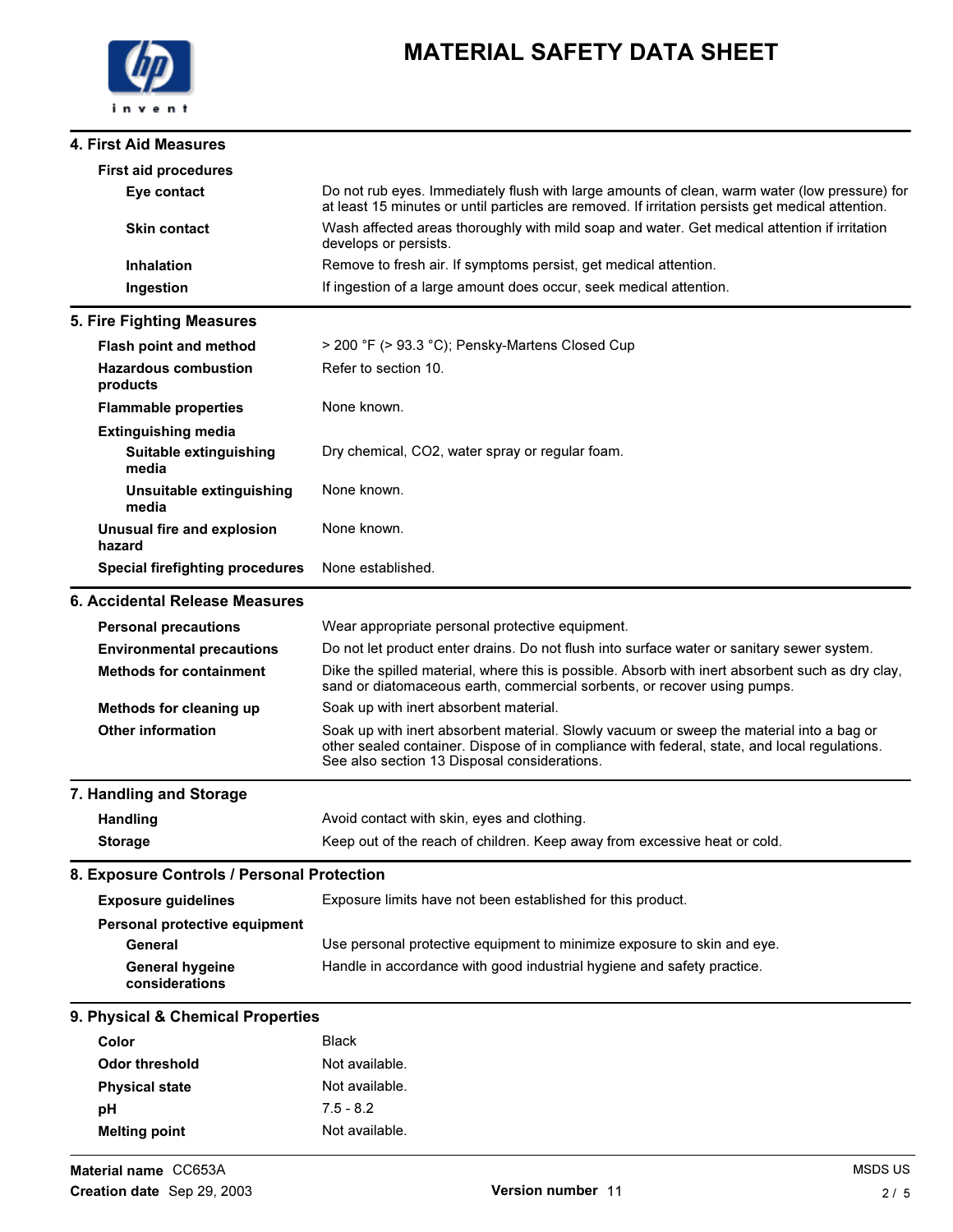

| <b>Freezing point</b>                             | Not available.                                      |
|---------------------------------------------------|-----------------------------------------------------|
| <b>Boiling point</b>                              | Not determined                                      |
| <b>Flash point</b>                                | > 200 °F (> 93.3 °C); Pensky-Martens Closed Cup     |
| <b>Evaporation rate</b>                           | Not determined                                      |
| <b>Flammability</b>                               | Not available.                                      |
| Flammability limits in air,<br>upper, % by volume | Not available.                                      |
| Flammability limits in air,<br>lower, % by volume | Not determined                                      |
| Vapor pressure                                    | Not determined                                      |
| Vapor density                                     | $> 1$ (air = 1.0)                                   |
| <b>Specific gravity</b>                           | $1 - 1.2$                                           |
| <b>Relative density</b>                           | Not available.                                      |
| Solubility in water                               | Soluble in water                                    |
| <b>Partition coefficient</b><br>(n-octanol/water) | Not available.                                      |
| <b>Auto-ignition temperature</b>                  | Not available.                                      |
| <b>Decomposition temperature</b>                  | Not available.                                      |
| <b>VOC</b>                                        | $<$ 3 $%$                                           |
| <b>Viscosity</b>                                  | $> 2$ cp                                            |
| 10. Chemical Stability & Reactivity Information   |                                                     |
| <b>Chemical stability</b>                         | Stable under recommended storage conditions.        |
| Incompatible materiale                            | Incompatible with strong bases and ovidizing agents |

**Incompatible materials Incompatible with strong bases and oxidizing agents.** Hazardous decomposition products Upon decomposition, this product may yield gaseous nitrogen oxides, carbon monoxide, carbon dioxide and/or low molecular weight hydrocarbons. Possibility of hazardous reactions Will not occur. 11. Toxicological Information

### Not available.

12. Ecological Information Aquatic toxicity LC50/96h/Fathead minnows =>750 mg/L. Persistence and degradability Not available.

#### 13. Disposal Considerations

Disposal instructions Dispose of in compliance with federal, state, and local regulations. HP's Planet Partners (trademark) supplies recycling program enables simple, convenient recycling of HP original inkjet and LaserJet supplies. For more information and to determine if this service is available in your location, please visit http://www.hp.com/recycle.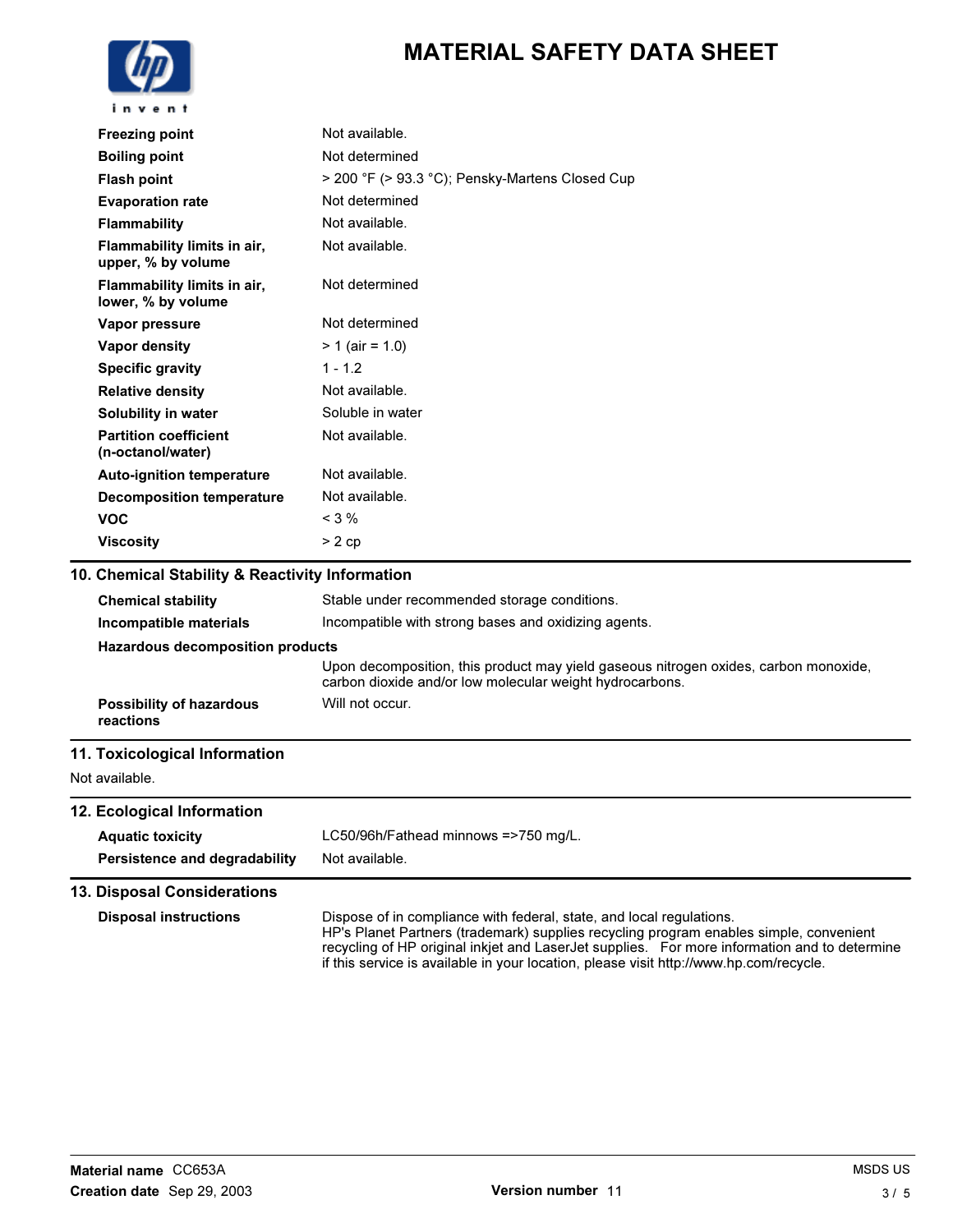

### 14. Transport Information

| Proper shipping name        | Not applicable |
|-----------------------------|----------------|
| <b>Hazard class</b>         | Not applicable |
| UN number                   | None           |
| Packing group               | N/A            |
| <b>Packaging exceptions</b> | None           |
| Packaging non bulk          | None           |
| Labels required             | None           |

## 15. Regulatory Information

| ). Regulatory information                             |                                                                                                                                                                                                                                                                                 |
|-------------------------------------------------------|---------------------------------------------------------------------------------------------------------------------------------------------------------------------------------------------------------------------------------------------------------------------------------|
| US federal regulations                                | US TSCA 12(b): Contains sodium nitrite (CASRN 7632-00-0), subject to export notification<br>requirements.                                                                                                                                                                       |
| <b>CERCLA (Superfund) reportable quantity</b><br>None |                                                                                                                                                                                                                                                                                 |
|                                                       |                                                                                                                                                                                                                                                                                 |
|                                                       | Superfund Amendments and Reauthorization Act of 1986 (SARA)                                                                                                                                                                                                                     |
| <b>Hazard categories</b>                              | Immediate Hazard - No<br>Delayed Hazard - No<br>Fire Hazard - No<br>Pressure Hazard - No<br>Reactivity Hazard - No                                                                                                                                                              |
| Section 302 extremely<br>hazardous substance          | No                                                                                                                                                                                                                                                                              |
| <b>Section 311 hazardous</b><br>chemical              | No                                                                                                                                                                                                                                                                              |
| International regulations                             | All chemical substances in this HP product have been notified or are exempt from notification<br>under chemical substances notification laws in the following countries: US (TSCA), EU<br>(EINECS/ELINCS), Switzerland, Canada (DSL/NDSL), Australia, Japan, Philippines, South |

Korea, New Zealand, and China.

#### State regulations

| US - Pennsylvania RTK - Hazardous Substances: Listed substance |         |
|----------------------------------------------------------------|---------|
| 2-pyrrolidone (616-45-5)                                       | Listed. |

#### 16. Other Information

| <b>HMIS<sup>®</sup></b> ratings | Health: 1<br>Flammability: 1<br>Physical hazard: 0                                                                                                                                                                                                                                                                                                                                                                                                                                                                                                             |
|---------------------------------|----------------------------------------------------------------------------------------------------------------------------------------------------------------------------------------------------------------------------------------------------------------------------------------------------------------------------------------------------------------------------------------------------------------------------------------------------------------------------------------------------------------------------------------------------------------|
| <b>NFPA ratings</b>             | Health: $1$<br>Flammability: 1<br>Instability: 0                                                                                                                                                                                                                                                                                                                                                                                                                                                                                                               |
| <b>Issue date</b>               | Aug 6 2008 1:21 PM                                                                                                                                                                                                                                                                                                                                                                                                                                                                                                                                             |
| <b>Revision</b>                 | 9                                                                                                                                                                                                                                                                                                                                                                                                                                                                                                                                                              |
| <b>Disclaimer</b>               | This Safety Data Sheet document is provided without charge to customers of Hewlett-Packard<br>Company. Data is the most current known to Hewlett-Packard Company at the time of<br>preparation of this document and is believed to be accurate. It should not be construed as<br>guaranteeing specific properties of the products as described or suitability for a particular<br>application. This document was prepared to the requirements of the jurisdiction specified in<br>Section 1 above and may not meet regulatory reguirements in other countries. |